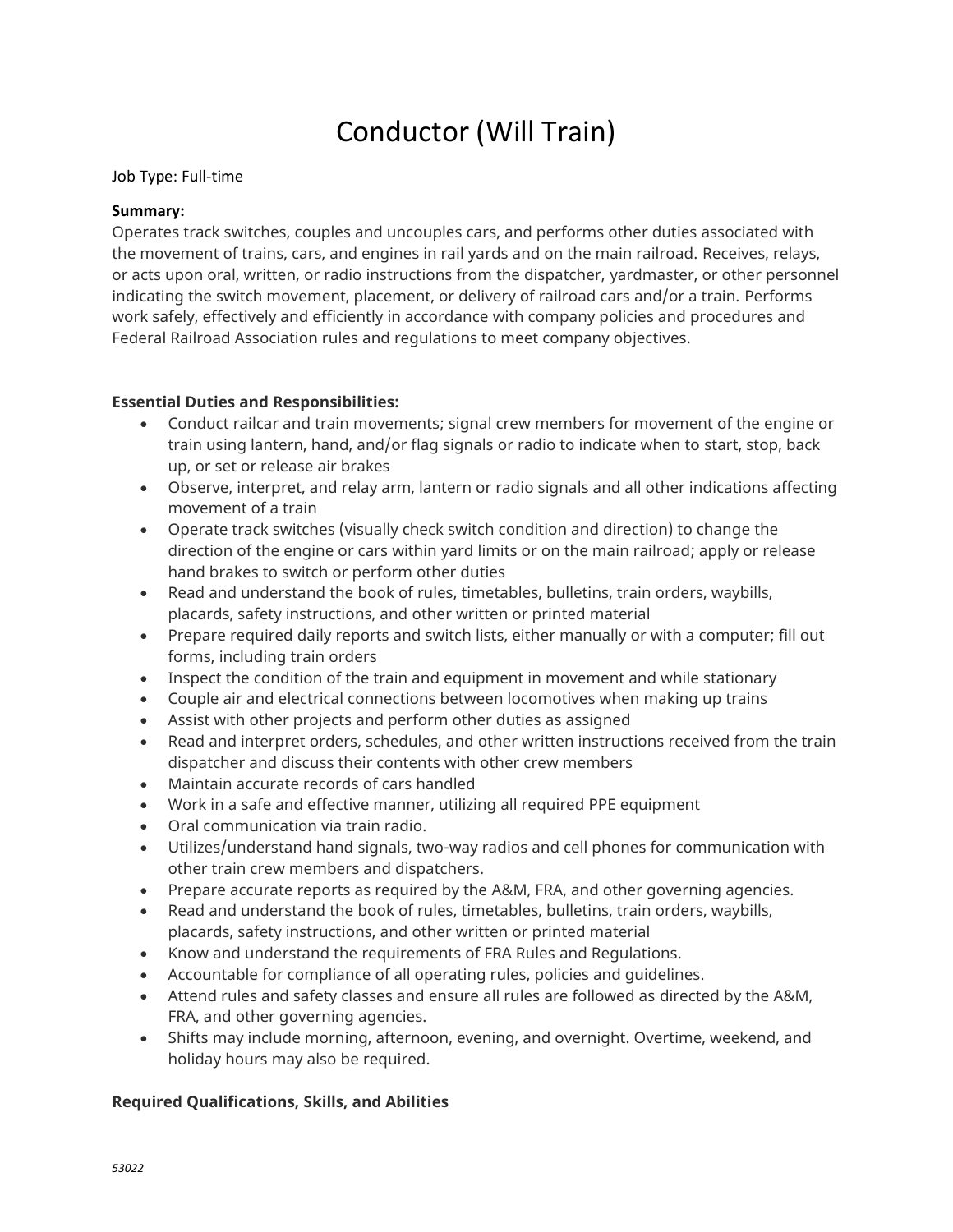- High School Diploma/GED, or an equivalent combination of education and work
- Experience in railroad operations preferred
- Aptitude in the Transportation field and desire to learn
- Use sound judgment when complying with and interpreting railroad rules, regulations and instructions
- Pass post-offer job and health related examinations
- Basic computer skills
- Write legibly to complete routine reports and other work documents
- Effective communicate skills
- Good interpersonal skills with all level of employees; deal with associates in a tactful and professional manner
- Ability to react well under pressure in high-stress situations; accept responsibility for own actions
- Demonstrate effective problem solving and troubleshooting skills
- Professional integrity and accountability
- Dependability and follow through on commitments; consistently at work on time
- Work in fast-paced collaborative environment
- Observe all safety and security procedures; determine appropriate action beyond guidelines; report potentially unsafe conditions; use equipment and materials properly
- Strong attention to detail and safety procedures; ability to maintain focus for the entirety of the shift.
- Good eye/hand coordination
- Ability to take actions and/or make decisions affecting security/well-being of others
- Valid driver's license
- FRA Locomotive Engineer Certification: required post hire

## **Other Duties:**

- Report to work as called on a 24-hour schedule
- Work safely to prevent on the job accidents and injuries
- Wear required protective equipment such as: hard hats, hearing protection, safety-toe boots or safety glasses
- Perform other duties and projects as assigned

## **Physical Demands:**

Reasonable accommodations may be made to enable individuals with disabilities to perform the physical demands listed below:

- Continuous: Bending, climbing stairs-ascend/descend, hearing & vision, sitting, walking
- Frequent: Balancing, crawling, kneeling, climbing ladders-ascend/descend, reaching above & below shoulder, standing, & twisting
- Occasional: Driving, lift & carry hand tools-shovel, broom, lantern, etc. less than 10 lbs.
- Rare: Crouching, jogging, stooping, lift & carry knuckles & End-of Train Device over 50 lbs.
- Ability to talk and hear accurately in person, via the telephone, or via two-way radio
- Must be able to exert a negligible amount of force constantly
- Ability to step on and off equipment safely and work and balance from ladders to perform tasks
- Ability to walk the length of trains on uneven ground and safely ride the side of railcars